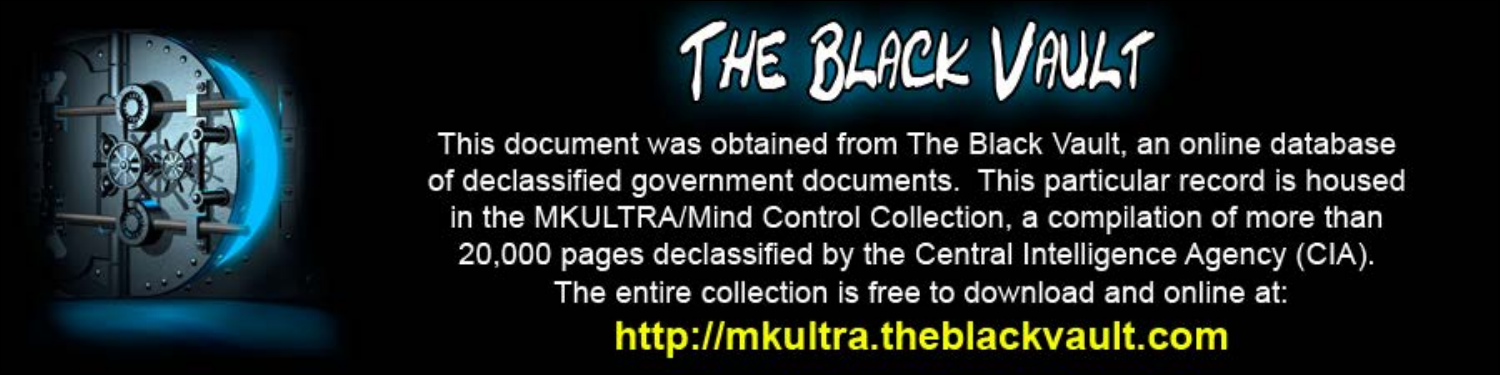Project MXULTRA, Subproject 80

Date Initiated; 10 January 1958

Date Expires; 9 January 1962

Funds-current-year: \$5,000

Purpose: To provide services of a very sensitive nature on request to conduct extraction and identification techniques of drugs, toxics and biological enticles from human tissues. Acts as consultant on medico-legal problems related to detection of missles, etc.

Status: A continuing program. No long-range studies.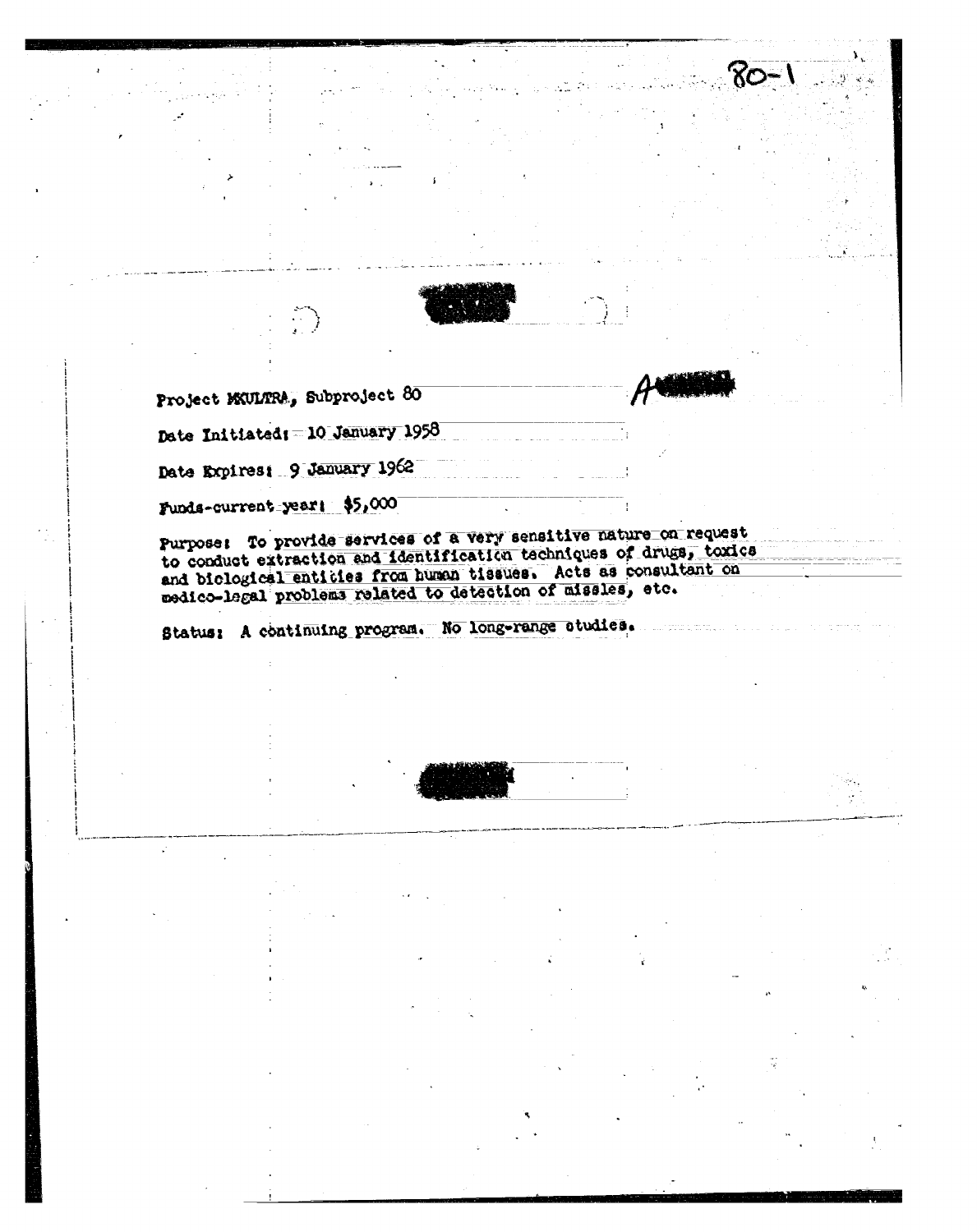|                  | $\bigcirc$<br>$\mathcal{H}^{\bullet}=\mathcal{H}^{\bullet}$<br>$\ddot{\phantom{a}}$                                                                                                                                                                                                                                                                                                          | $\zeta$                        |                           |                         |  |  |
|------------------|----------------------------------------------------------------------------------------------------------------------------------------------------------------------------------------------------------------------------------------------------------------------------------------------------------------------------------------------------------------------------------------------|--------------------------------|---------------------------|-------------------------|--|--|
|                  |                                                                                                                                                                                                                                                                                                                                                                                              |                                | 2015                      |                         |  |  |
|                  |                                                                                                                                                                                                                                                                                                                                                                                              | No.                            |                           |                         |  |  |
|                  |                                                                                                                                                                                                                                                                                                                                                                                              | 2125-1390-3902<br>Cost_Account |                           |                         |  |  |
|                  |                                                                                                                                                                                                                                                                                                                                                                                              | Object Class                   |                           |                         |  |  |
| Date             | Remarks and References                                                                                                                                                                                                                                                                                                                                                                       | Obligations<br>Incurred        | Obligations<br>Liquidated | Unliquidated<br>Balance |  |  |
| MAY<br>1962<br>8 | MKULTRA, Sub-Proj. 80 Auth 4 May 62                                                                                                                                                                                                                                                                                                                                                          | 3,120.00                       |                           | 3,120,00                |  |  |
|                  |                                                                                                                                                                                                                                                                                                                                                                                              |                                |                           |                         |  |  |
|                  |                                                                                                                                                                                                                                                                                                                                                                                              |                                |                           |                         |  |  |
|                  |                                                                                                                                                                                                                                                                                                                                                                                              |                                |                           |                         |  |  |
|                  |                                                                                                                                                                                                                                                                                                                                                                                              |                                |                           |                         |  |  |
|                  |                                                                                                                                                                                                                                                                                                                                                                                              |                                |                           |                         |  |  |
|                  | $\mathcal{L}$                                                                                                                                                                                                                                                                                                                                                                                |                                |                           |                         |  |  |
|                  |                                                                                                                                                                                                                                                                                                                                                                                              |                                |                           |                         |  |  |
|                  |                                                                                                                                                                                                                                                                                                                                                                                              |                                |                           |                         |  |  |
|                  | ¥                                                                                                                                                                                                                                                                                                                                                                                            |                                | e a                       |                         |  |  |
|                  | $\overline{v}$                                                                                                                                                                                                                                                                                                                                                                               |                                |                           |                         |  |  |
|                  | $\bar{v}$                                                                                                                                                                                                                                                                                                                                                                                    |                                |                           |                         |  |  |
|                  | $\frac{1}{2} \frac{1}{2} \frac{1}{2} \frac{1}{2} \frac{1}{2} \frac{1}{2} \frac{1}{2} \frac{1}{2} \frac{1}{2} \frac{1}{2} \frac{1}{2} \frac{1}{2} \frac{1}{2} \frac{1}{2} \frac{1}{2} \frac{1}{2} \frac{1}{2} \frac{1}{2} \frac{1}{2} \frac{1}{2} \frac{1}{2} \frac{1}{2} \frac{1}{2} \frac{1}{2} \frac{1}{2} \frac{1}{2} \frac{1}{2} \frac{1}{2} \frac{1}{2} \frac{1}{2} \frac{1}{2} \frac{$ |                                |                           |                         |  |  |
|                  | $\overline{\mathcal{W}}$<br>$\partial$<br>$\mathbf{A}$                                                                                                                                                                                                                                                                                                                                       |                                |                           | Mito Ca                 |  |  |
|                  | $\frac{1}{\sqrt{2}}$                                                                                                                                                                                                                                                                                                                                                                         |                                |                           |                         |  |  |
|                  |                                                                                                                                                                                                                                                                                                                                                                                              |                                | $\sim$ 100 $\pm$          |                         |  |  |
|                  |                                                                                                                                                                                                                                                                                                                                                                                              |                                |                           |                         |  |  |
|                  |                                                                                                                                                                                                                                                                                                                                                                                              |                                |                           |                         |  |  |
|                  |                                                                                                                                                                                                                                                                                                                                                                                              |                                |                           |                         |  |  |
|                  |                                                                                                                                                                                                                                                                                                                                                                                              |                                |                           |                         |  |  |
|                  |                                                                                                                                                                                                                                                                                                                                                                                              |                                |                           |                         |  |  |
|                  |                                                                                                                                                                                                                                                                                                                                                                                              |                                |                           |                         |  |  |
|                  |                                                                                                                                                                                                                                                                                                                                                                                              |                                |                           |                         |  |  |
|                  |                                                                                                                                                                                                                                                                                                                                                                                              |                                |                           |                         |  |  |
|                  |                                                                                                                                                                                                                                                                                                                                                                                              |                                |                           |                         |  |  |

in ka kabibbaan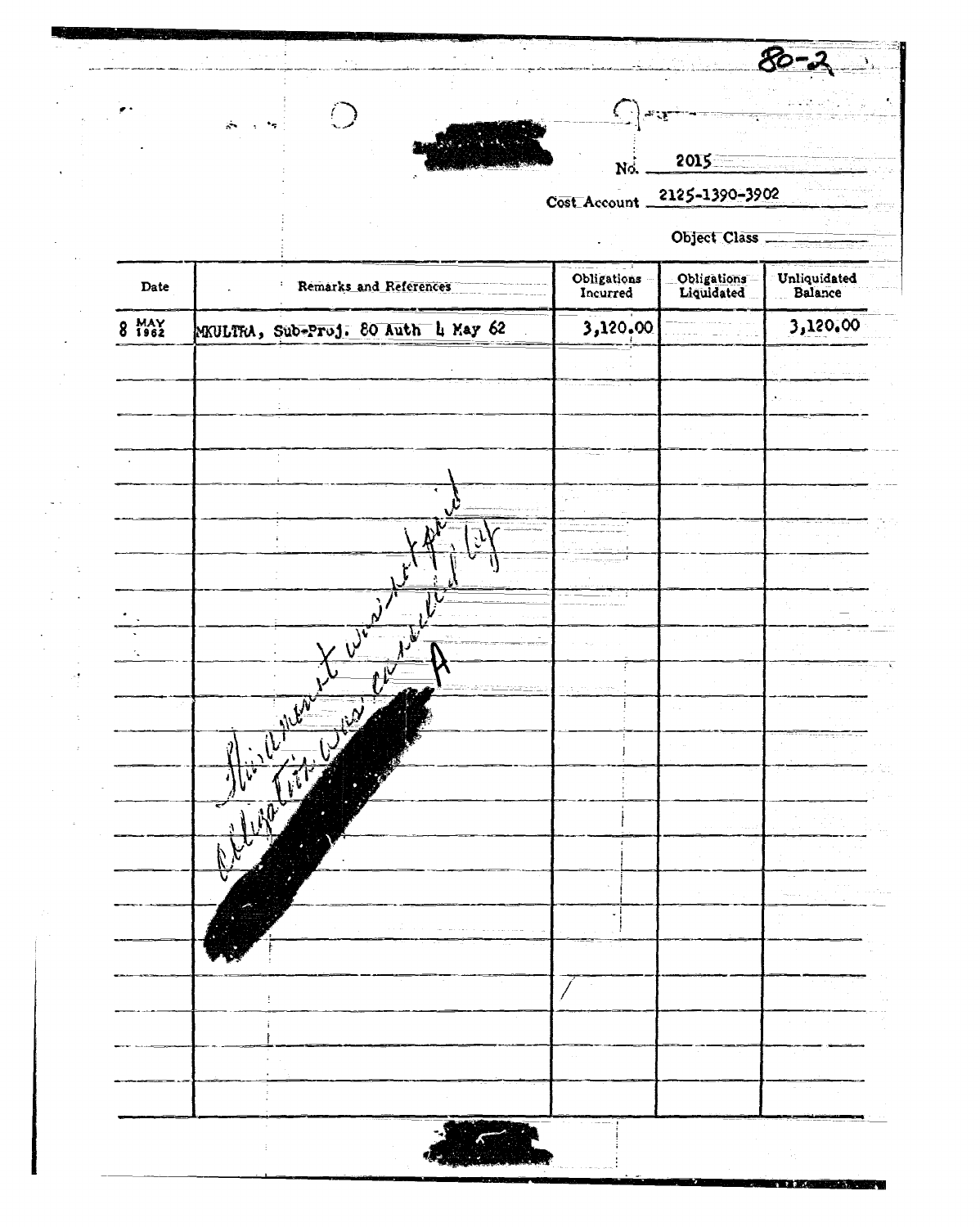MEATRANDEN FOR: The Comptroller ATTINTION : Tinance Division  $80$ , : MAULTRA, Sub<u>project</u> SUBJECT

Under the sutherity granted in the memorgadum dated 1) april 1953 from the DTI to the DD/A, and the accession of this actionary in subsequent rendraniz, Subproject 80 has been approved and \$3,120.00 of the dyer-cll Resject WAULTRA finds there then chilpened to rower the orbprodes tis expenses and should be correct to took crates 2125-1390-3902

Date: 4 May 1962

TSD/Bickegisal Aranch APPROVED FOR CELIGATION <u>I CERRY RIAT E</u>NRIG AND AN ARABI<u>A</u>I RXXX Chiei. rs t  $Q$  CALCULAR REFERENCE THAN  $20/5$ **CHOG TO MICHAELE IN 2125-1390-3908** ates : ALTERRING OFFICER Distribution: Criginal & 2 - Addresses 1-TSD/FASS  $2 - TSD/BB$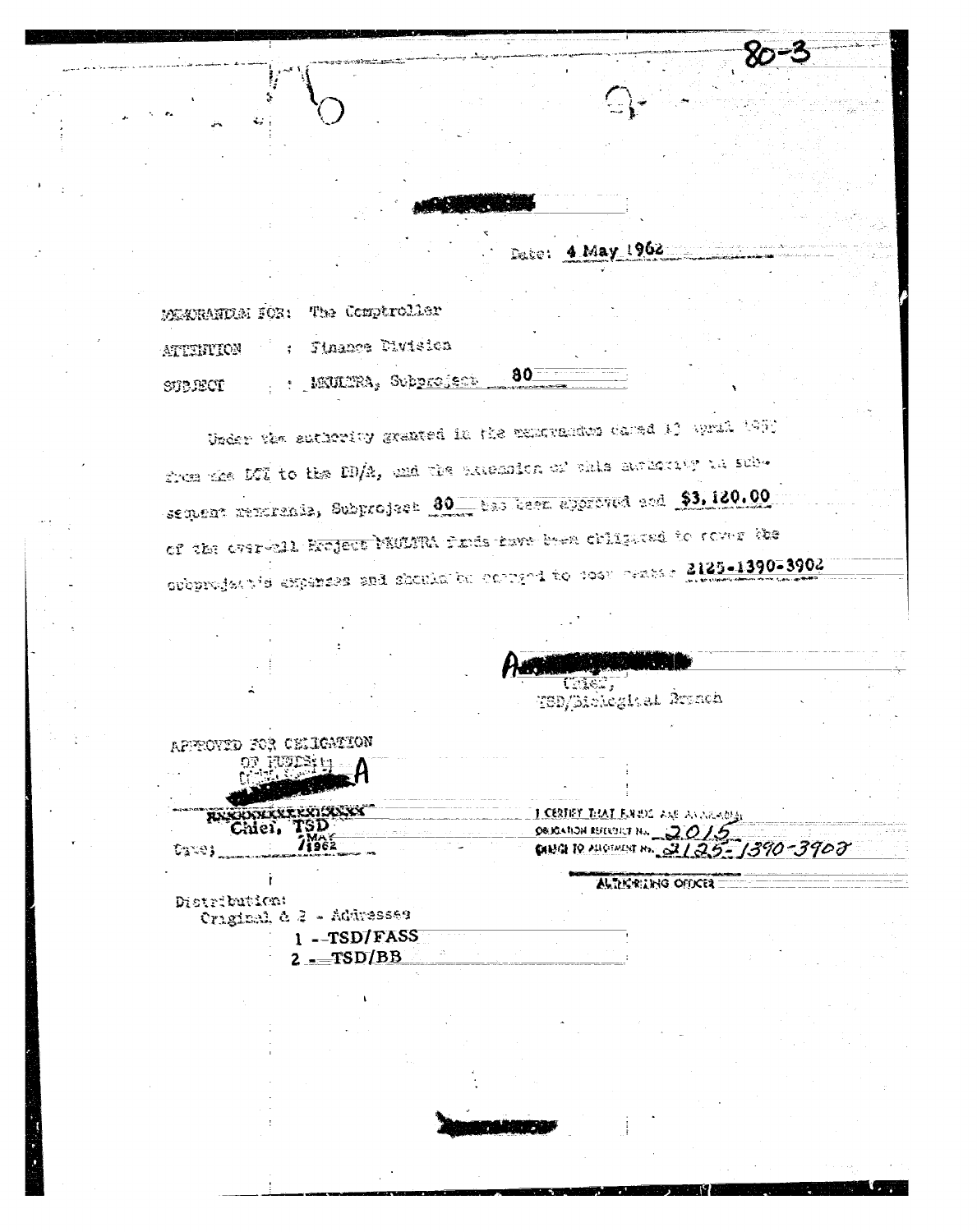

10 January 1958

| Nenormeun Fori Conptroller | provided a state of the company of  |
|----------------------------|-------------------------------------|
|                            |                                     |
|                            | ATTENTION 1 Finance Division        |
|                            |                                     |
|                            | SUBJECT 1 MWLTPA, Subproject No. 80 |

ż

Under the authority granted in the Memorandum dated 13 April 1953 from the ICI to the DD/A, and the extension of this suthority in subcequent monorands, Subproject 00 has been sparoved and \$5,166.72 of the over-all Project HEULTRA funds have been coligated to cover the subproject's expenses and should to charged to Allotsent 8-2502-10-001.

| OF FUEDS!                                                                                                                                                                                                   | ana in<br>. Sita relation                                        | $8 - 2502 - 10 - 101$ |  |
|-------------------------------------------------------------------------------------------------------------------------------------------------------------------------------------------------------------|------------------------------------------------------------------|-----------------------|--|
|                                                                                                                                                                                                             |                                                                  |                       |  |
|                                                                                                                                                                                                             |                                                                  |                       |  |
|                                                                                                                                                                                                             |                                                                  |                       |  |
|                                                                                                                                                                                                             |                                                                  | - 120.022             |  |
|                                                                                                                                                                                                             |                                                                  |                       |  |
| Research Director                                                                                                                                                                                           |                                                                  |                       |  |
|                                                                                                                                                                                                             |                                                                  |                       |  |
| Date:                                                                                                                                                                                                       |                                                                  |                       |  |
|                                                                                                                                                                                                             |                                                                  |                       |  |
| Distribution                                                                                                                                                                                                | the control of the control of the control of                     |                       |  |
| Orig & 2 = Addressee                                                                                                                                                                                        |                                                                  |                       |  |
| $1 - TSS/\alpha$                                                                                                                                                                                            |                                                                  |                       |  |
|                                                                                                                                                                                                             |                                                                  |                       |  |
| $\begin{array}{r} \begin{array}{c} \begin{array}{c} \text{L} \text{--} \text{TSS}/\text{FASB} \end{array} \\ \begin{array}{c} \text{I} \text{--} \text{TSS}/\text{SRB} \end{array} \end{array} \end{array}$ |                                                                  |                       |  |
| $2 - TSS/CD$                                                                                                                                                                                                |                                                                  |                       |  |
| <u>an artista negrativa da c</u>                                                                                                                                                                            | $\mathcal{O}(\mathcal{O}(N) \times \mathcal{O}(N))$ . The set of |                       |  |
|                                                                                                                                                                                                             |                                                                  |                       |  |
|                                                                                                                                                                                                             |                                                                  |                       |  |
|                                                                                                                                                                                                             |                                                                  |                       |  |
|                                                                                                                                                                                                             |                                                                  |                       |  |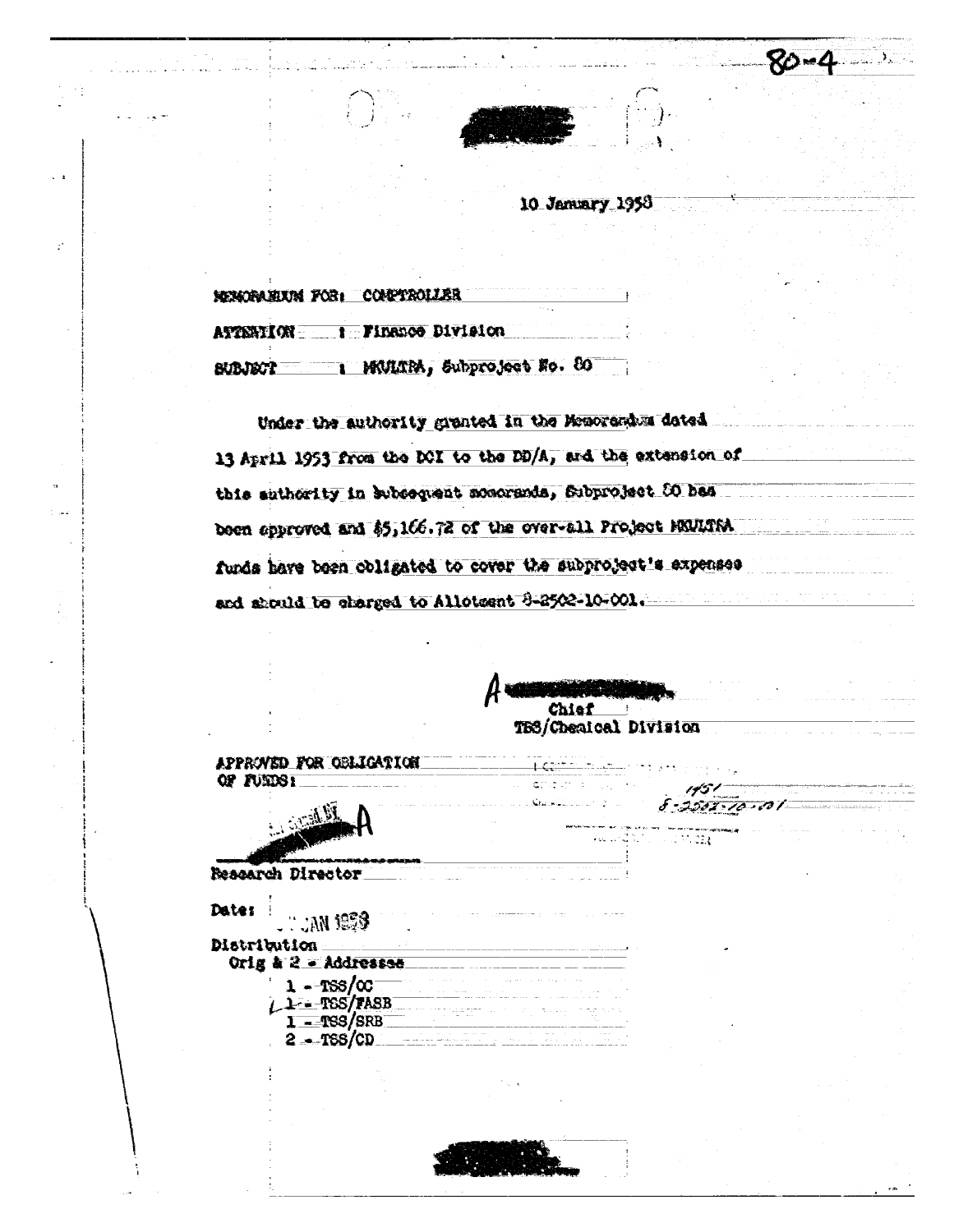8C e-1512-10-<sub>1</sub>01 8D 23 rue duthorization  $5/16.72$  $5166.72$  $5, 16, 12$ ٠.